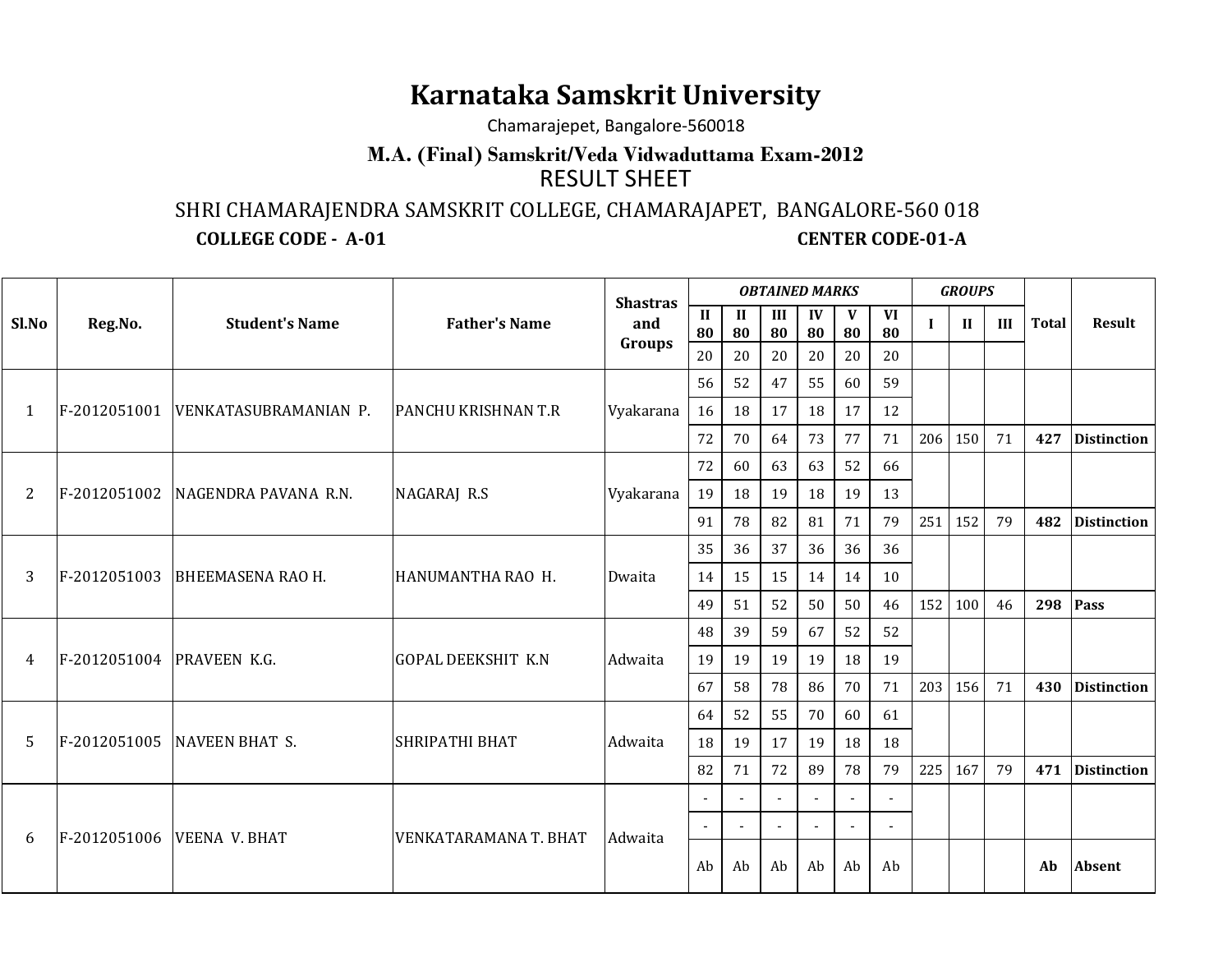|                |              |                                    |                         | Vishistadw<br>aita                   |                          |                          |                |                | 43  | 45 | 50  | 50    | 47 | 50       |                    |  |  |  |  |
|----------------|--------------|------------------------------------|-------------------------|--------------------------------------|--------------------------|--------------------------|----------------|----------------|-----|----|-----|-------|----|----------|--------------------|--|--|--|--|
| $\overline{7}$ | F-2012051007 | RAMAMISHRA YASHASWI M.             | MUKUNDA SHARMA M.K      |                                      |                          |                          |                |                |     | 12 | 10  | 10    | 11 | 12       | 17                 |  |  |  |  |
|                |              |                                    |                         |                                      | 55                       | 55                       | 60             | 61             | 59  | 67 | 170 | 120   | 67 | 357      | <b>Second</b>      |  |  |  |  |
|                |              |                                    | <b>ANANTA NARASIMHA</b> | 59<br>Vishistadw<br>10<br>aita       | 63                       | 51                       | 52             | 58             | 56  |    |     |       |    |          |                    |  |  |  |  |
| 8              | F-2012051008 | MADHUSUDANA A.                     | <b>RANGACHAR</b>        |                                      |                          | 10                       | 10             | 11             | 12  | 18 |     |       |    |          |                    |  |  |  |  |
|                |              | 69                                 | 73                      | 61                                   | 63                       | 70                       | 74             | 203            | 133 | 74 | 410 | First |    |          |                    |  |  |  |  |
|                |              |                                    |                         | 40<br>Vishistadw<br>13<br>aita<br>53 |                          | 48                       | 49             | 51             | 48  | 48 |     |       |    |          |                    |  |  |  |  |
| 9              | F-2012051009 | SHELVA SRINIVASAN M.K.             | THIRUMALA IYENGAR M.K   |                                      | 14                       | 12                       | 11             | 12             | 16  |    |     |       |    |          |                    |  |  |  |  |
|                |              |                                    |                         |                                      |                          | 62                       | 61             | 62             | 60  | 64 | 176 | 122   | 64 | 362      | First              |  |  |  |  |
| 10             |              | TEJASWINI D.                       |                         |                                      | 69                       | 56                       | 68             | 66             | 65  | 47 |     |       |    |          |                    |  |  |  |  |
|                | F-2012051010 |                                    | DHARMARAJ JAIN K.H      | Jainasidda<br>nta                    | 18<br>19<br>18           | 19                       | 18             | 18             |     |    |     |       |    |          |                    |  |  |  |  |
|                |              |                                    |                         |                                      | 87                       | 75                       | 86             | 85             | 83  | 65 | 248 | 168   | 65 | 481      | <b>Distinction</b> |  |  |  |  |
|                | F-2012051011 | <b>AVINASH S.</b>                  |                         | L.                                   | $\mathbf{r}$             | $\overline{a}$           |                | 34             |     |    |     |       |    |          |                    |  |  |  |  |
| 11             |              |                                    | SRINIVAS S.N.           | Krishnayaj<br>ur veda                | $\overline{a}$           |                          | $\overline{a}$ |                | 18  |    |     |       |    |          |                    |  |  |  |  |
|                |              |                                    |                         |                                      | $\overline{\phantom{a}}$ |                          |                | $\overline{a}$ |     | 52 |     | 486   |    | 538      | Pass               |  |  |  |  |
|                | F-2012051012 | CHINMY N. JOSHI                    | NARASIMHA P. JOSHI      | Krishnayaj<br>ur veda                | $\mathbb{Z}^2$           |                          |                |                |     | 37 |     |       |    |          |                    |  |  |  |  |
| 12             |              |                                    |                         |                                      | $\overline{\phantom{a}}$ |                          |                | $\overline{a}$ |     | 19 |     |       |    |          |                    |  |  |  |  |
|                |              |                                    |                         |                                      | $\blacksquare$           |                          | $\overline{a}$ | $\overline{a}$ |     | 56 |     | 492   |    | 548      | Pass               |  |  |  |  |
|                |              |                                    |                         |                                      | ă.                       | $\overline{a}$           | $\mathbb{Z}^2$ | $\overline{a}$ |     | 35 |     |       |    |          |                    |  |  |  |  |
| 13             | F-2012051013 | DATTATREYA GANAPATI<br><b>BHAT</b> | <b>GANAPATI V. BHAT</b> | Krishnayaj<br>ur veda                | $\overline{a}$           | $\blacksquare$           | $\overline{a}$ |                |     | 18 |     |       |    |          |                    |  |  |  |  |
|                |              |                                    |                         |                                      | $\overline{\phantom{a}}$ |                          |                |                |     | 53 |     | 491   |    | 544 Pass |                    |  |  |  |  |
| 14             |              |                                    |                         |                                      | $\mathbb{Z}^2$           |                          | $\mathbf{r}$   | $\overline{a}$ |     | 41 |     |       |    |          |                    |  |  |  |  |
|                | F-2012051014 | SATYANARAYAN                       | <b>SHANTARAM BHAT</b>   | K. Smarta<br>Prayoga                 | $\overline{a}$           | $\overline{\phantom{a}}$ | $\mathbf{L}$   | $\sim$         |     | 20 |     |       |    |          |                    |  |  |  |  |
|                |              |                                    |                         |                                      | $\mathbf{r}$             |                          | $\mathbf{r}$   | $\overline{a}$ |     | 61 |     | 495   |    | 556      | <b>Distinction</b> |  |  |  |  |
|                |              | KRISHNA JOIS K.                    | NANJUNDA JOIS K.        | K. Smarta<br>Prayoga                 |                          |                          |                |                |     | 46 |     |       |    |          |                    |  |  |  |  |
| 15             | F-2012051015 |                                    |                         |                                      | L,                       | $\sim$                   | $\mathbb{Z}^2$ | $\mathbf{r}$   |     | 19 |     |       |    |          |                    |  |  |  |  |
|                |              |                                    |                         |                                      | $\overline{a}$           |                          |                | $\overline{a}$ |     | 65 |     | 491   |    | 556      | <b>Distinction</b> |  |  |  |  |